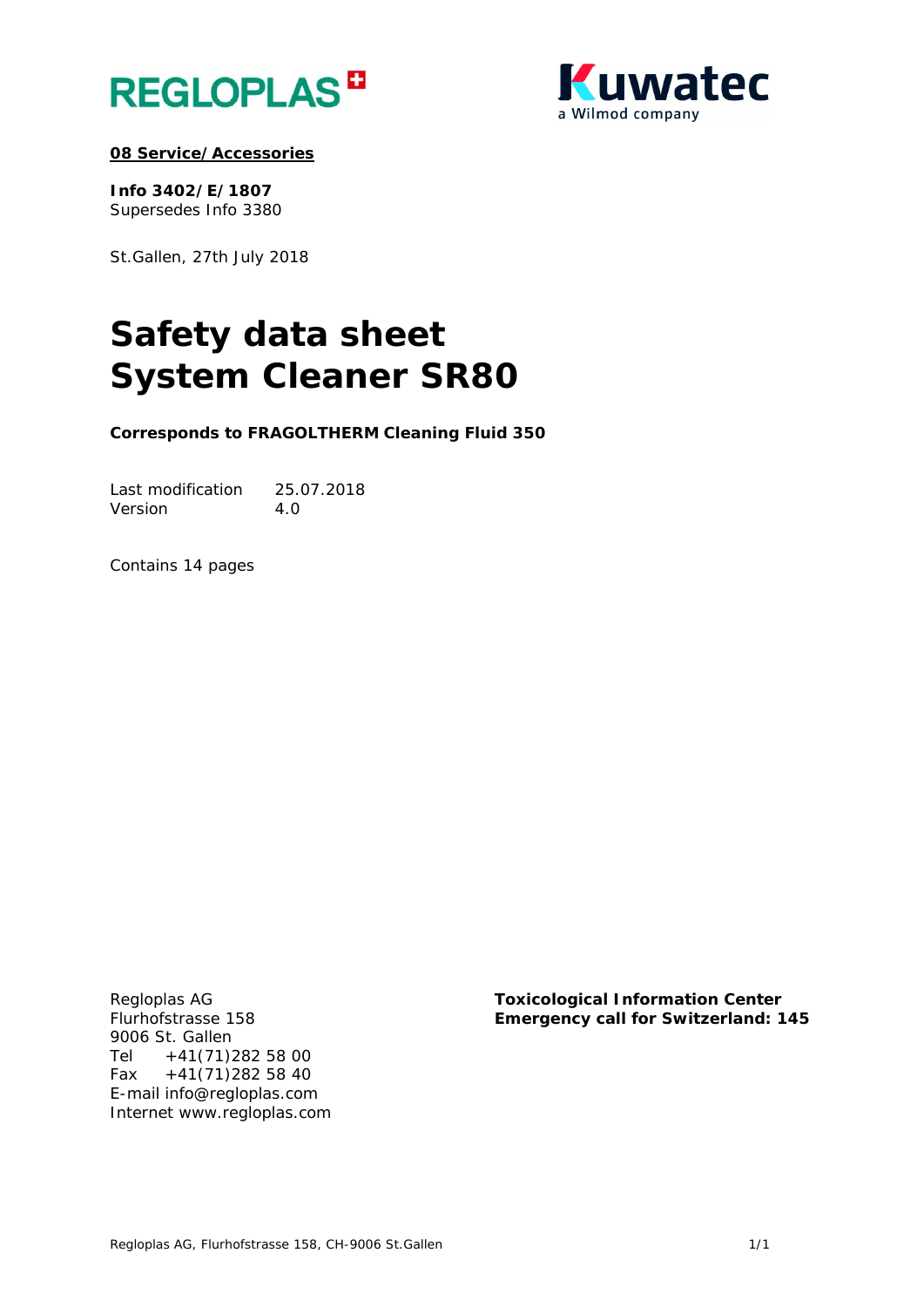

according to Regulation (EC) No. 1907/2006 (REACH)

# **Fragoltherm Cleaning Fluid 350**

**SECTION 1: Identification of the substance/mixture and of the company/undertaking 1.1 Product identifier** Identification of the substance **Terphenyl, hydrogenated** Trade name **Fragoltherm Cleaning Fluid 350** Registration number (REACH) 01-2119488183-33-xxxx EC number 262-967-7 CAS number 61788-32-7 **1.2 Relevant identified uses of the substance or mixture and uses advised against** Relevant identified uses **Heat transfer fluid for cleaning 1.3 Details of the supplier of the safety data sheet** FRAGOL AG Solinger Straße 16 D-45481 Mülheim Germany Telephone: +49 (0)208-300 02-50 Telefax: +49 (0)208-300 02-33 e-mail: htf@fragol.de Website: www.fragol.de e-mail (competent person) htf@fragol.de **1.4 Emergency telephone number** Poison centre **Country Name Telephone** Version number: 4.0 Replaces version of: 2018-03-14 (GHS 3) Revision: 2018-07-25

| <b>Country</b> | <b>Name</b>                                                                 | <b>Telephone</b>                                  |
|----------------|-----------------------------------------------------------------------------|---------------------------------------------------|
| United Kingdom | National Poisons Information Service (NPIS)<br>(medical professionals only) | 0344-8920111                                      |
| United Kingdom | <b>NHS</b><br>(general public)                                              | non-emergency: 111 or a doctor;<br>emergency: 999 |

### **SECTION 2: Hazards identification**

### **2.1 Classification of the substance or mixture**

Classification according to Regulation (EC) No 1272/2008 (CLP)

| <b>Section</b> | <b>Hazard class</b>                                   | <b>Category</b> | <b>Hazard class and</b><br>category | <b>Hazard state-</b><br>ment |
|----------------|-------------------------------------------------------|-----------------|-------------------------------------|------------------------------|
| 4.1C           | hazardous to the aquatic environment - chronic hazard |                 | Aquatic Chronic 2                   | H411                         |

For full text of abbreviations: see SECTION 16.

#### The most important adverse physicochemical, human health and environmental effects

Spillage and fire water can cause pollution of watercourses. The substance was identified as a PBT (persistent, bioaccumulative and toxic). The substance was identified as a vPvB (very persistent and very bioaccumulative).

### **2.2 Label elements**

Labelling according to Regulation (EC) No 1272/2008 (CLP)

- signal word Not required.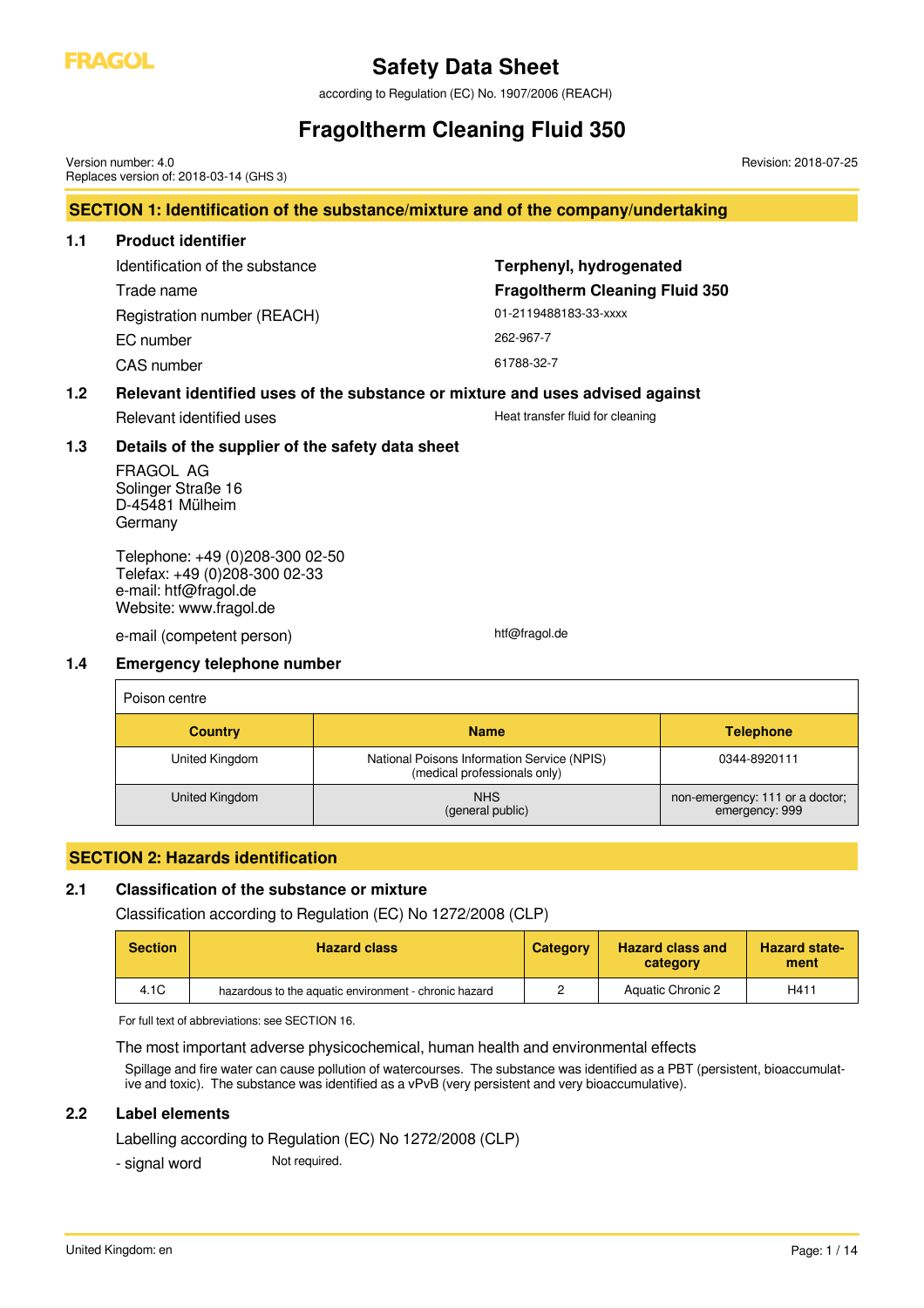

according to Regulation (EC) No. 1907/2006 (REACH)

# **Fragoltherm Cleaning Fluid 350**

| - pictograms               |                                                                                                     |
|----------------------------|-----------------------------------------------------------------------------------------------------|
| GHS09                      | 埑                                                                                                   |
| - hazard statements        |                                                                                                     |
| H411                       | Toxic to aquatic life with long lasting effects.                                                    |
| - precautionary statements |                                                                                                     |
| P <sub>273</sub>           | Avoid release to the environment.                                                                   |
| P391                       | Collect spillage.                                                                                   |
| P <sub>501</sub>           | Dispose of contents/container in accordance with local/regional/national/international regulations. |

Results of PBT and vPvB assessment

This substance / mixture contains components classified as either persistent, bioaccumulating and toxic (PBT) or very persistent and very bioaccumulating (vPvB).

### **SECTION 3: Composition/information on ingredients**

#### **3.1 Substances**

| Name of substance  | Terphenyl, hydrogenated |
|--------------------|-------------------------|
| <b>Identifiers</b> |                         |
| REACH Reg. No      | 01-2119488183-33-xxxx   |
| CAS No             | 61788-32-7              |
| EC No              | 262-967-7               |
| Purity             | 100 %                   |
|                    |                         |

### **Remarks**

All the percentages given are percentages by weight unless stated otherwise.

# **SECTION 4: First aid measures**

### **4.1 Description of first aid measures**

#### General notes

Do not leave affected person unattended. Remove victim out of the danger area. Keep affected person warm, still and covered. Take off immediately all contaminated clothing. In all cases of doubt, or when symptoms persist, seek medical advice. In case of unconsciousness place person in the recovery position. Never give anything by mouth.

#### Following inhalation

Provide fresh air. If breathing is irregular or stopped, immediately seek medical assistance and start first aid actions.

#### Following skin contact

Take off immediately all contaminated clothing and wash it before reuse. Wash with plenty of soap and water.

#### Following eye contact

Remove contact lenses, if present and easy to do. Continue rinsing. Irrigate copiously with clean, fresh water for at least 15 minutes, holding the eyelids apart.

#### Following ingestion

Rinse mouth with water (only if the person is conscious). Do NOT induce vomiting. Call a POISON CENTER or doctor if you feel unwell.

### **4.2 Most important symptoms and effects, both acute and delayed**

Symptoms and effects are not known to date.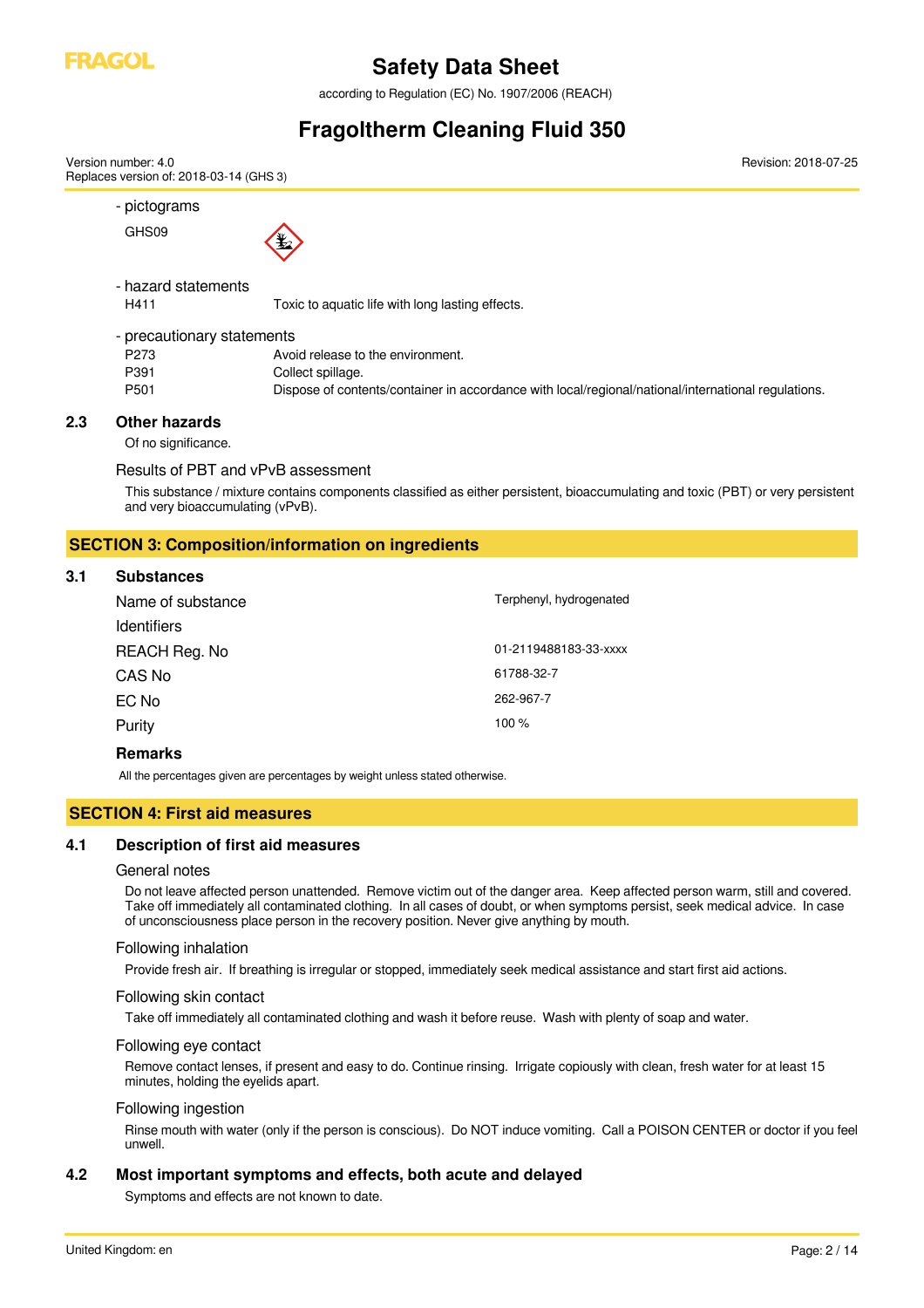

according to Regulation (EC) No. 1907/2006 (REACH)

# **Fragoltherm Cleaning Fluid 350**

Version number: 4.0 Replaces version of: 2018-03-14 (GHS 3)

### **4.3 Indication of any immediate medical attention and special treatment needed**

For specialist advice physicians should contact the poison centre.

### **SECTION 5: Firefighting measures**

### **5.1 Extinguishing media**

#### Suitable extinguishing media

Water spray. Dry extinguishing powder. Carbon dioxide (CO2). Foam.

Unsuitable extinguishing media

Water jet.

### **5.2 Special hazards arising from the substance or mixture**

#### Hazardous combustion products

During fire hazardous fumes/smoke could be produced. Carbon monoxide (CO). Carbon dioxide (CO2). Soot.

### **5.3 Advice for firefighters**

In case of fire and/or explosion do not breathe fumes. Co-ordinate firefighting measures to the fire surroundings. Do not allow firefighting water to enter drains or water courses. Collect contaminated firefighting water separately. Fight fire with normal precautions from a reasonable distance.

#### Special protective equipment for firefighters

Self-contained breathing apparatus (EN 133). Standard protective clothing for firefighters.

### **SECTION 6: Accidental release measures**

#### **6.1 Personal precautions, protective equipment and emergency procedures**

For non-emergency personnel

Remove persons to safety. Ventilate affected area. Do not breathe gas/vapour/spray.

#### For emergency responders

Wear breathing apparatus if exposed to vapours/dust/spray/gases. Use personal protective equipment as required.

#### **6.2 Environmental precautions**

Keep away from drains, surface and ground water. Retain contaminated washing water and dispose of it. If substance has entered a water course or sewer, inform the responsible authority.

### **6.3 Methods and material for containment and cleaning up**

Advices on how to contain a spill

Covering of drains.

#### Advices on how to clean up a spill

Wipe up with absorbent material (e.g. cloth, fleece).

#### Appropriate containment techniques

Use of adsorbent materials.

Other information relating to spills and releases

Place in appropriate containers for disposal. Ventilate affected area.

#### **6.4 Reference to other sections**

Hazardous combustion products: see section 5. Personal protective equipment: see section 8. Incompatible materials: see section 10. Disposal considerations: see section 13.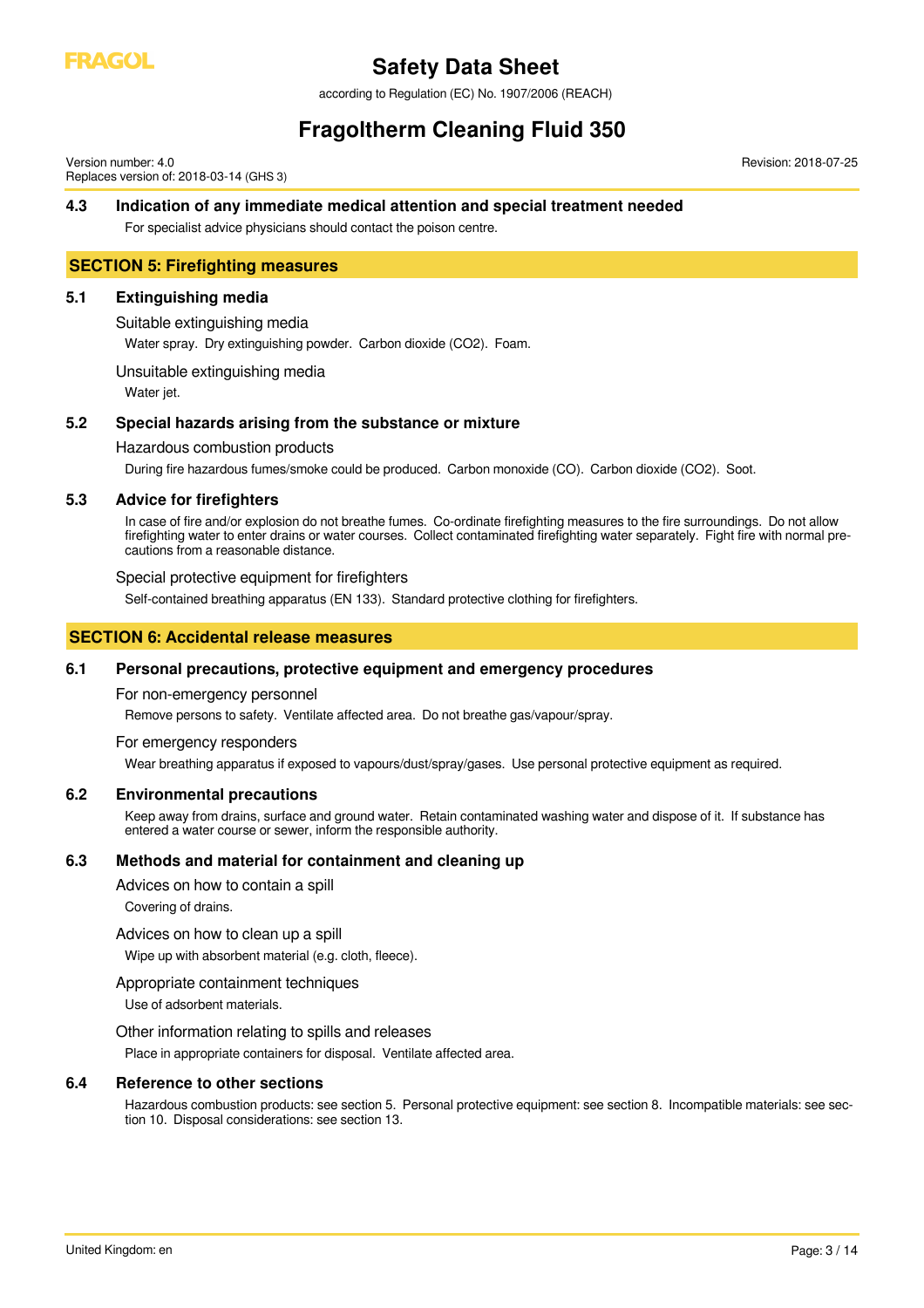

according to Regulation (EC) No. 1907/2006 (REACH)

# **Fragoltherm Cleaning Fluid 350**

Version number: 4.0 Replaces version of: 2018-03-14 (GHS 3)

# **SECTION 7: Handling and storage**

### **7.1 Precautions for safe handling**

### Recommendations

- measures to prevent fire as well as aerosol and dust generation

Use local and general ventilation. Use only in well-ventilated areas.

### Advice on general occupational hygiene

Wash hands after use. Do not eat, drink and smoke in work areas. Remove contaminated clothing and protective equipment before entering eating areas. Never keep food or drink in the vicinity of chemicals. Never place chemicals in containers that are normally used for food or drink. Keep away from food, drink and animal feedingstuffs.

### **7.2 Conditions for safe storage, including any incompatibilities**

Managing of associated risks

### - flammability hazards

Keep away from sources of ignition - No smoking. Take precautionary measures against static discharge.

- incompatible substances or mixtures

Observe hints for combined storage. Keep away from alkalis, oxidising substances, acids.

Control of effects

Protect against external exposure, such as

High temperatures, UV-radiation/sunlight, Humidity

### Consideration of other advice

Store in a well-ventilated place. Keep container tightly closed.

- packaging compatibilities

Only packagings which are approved (e.g. acc. to ADR) may be used.

### **7.3 Specific end use(s)**

There is no additional information.

### **SECTION 8: Exposure controls/personal protection**

### **8.1 Control parameters**

### **National limit values**

|             | Occupational exposure limit values (Workplace Exposure Limits) |               |               |                 |              |                                         |                      |                                             |               |
|-------------|----------------------------------------------------------------|---------------|---------------|-----------------|--------------|-----------------------------------------|----------------------|---------------------------------------------|---------------|
| Cou<br>ntry | Name of agent                                                  | <b>CAS No</b> | Nota-<br>tion | Identi-<br>fier | TWA<br>[ppm] | TWA<br>$\mathrm{Im}\alpha/\mathrm{m}^3$ | <b>STEL</b><br>[ppm] | <b>STEL</b><br>$\left[\text{mq/m}^3\right]$ | <b>Source</b> |
| EU          | terphenyl, hydrogenated                                        | 61788-32-7    |               | <b>IOELV</b>    | 2            | 19                                      | ხ                    | 48                                          | 2017/2398/E   |

Notation

STEL short-term exposure limit: a limit value above which exposure should not occur and which is related to a 15-minute period (unless otherwise specified)

TWA time-weighted average (long-term exposure limit): measured or calculated in relation to a reference period of 8 hours time-weighted average (unless otherwise specified)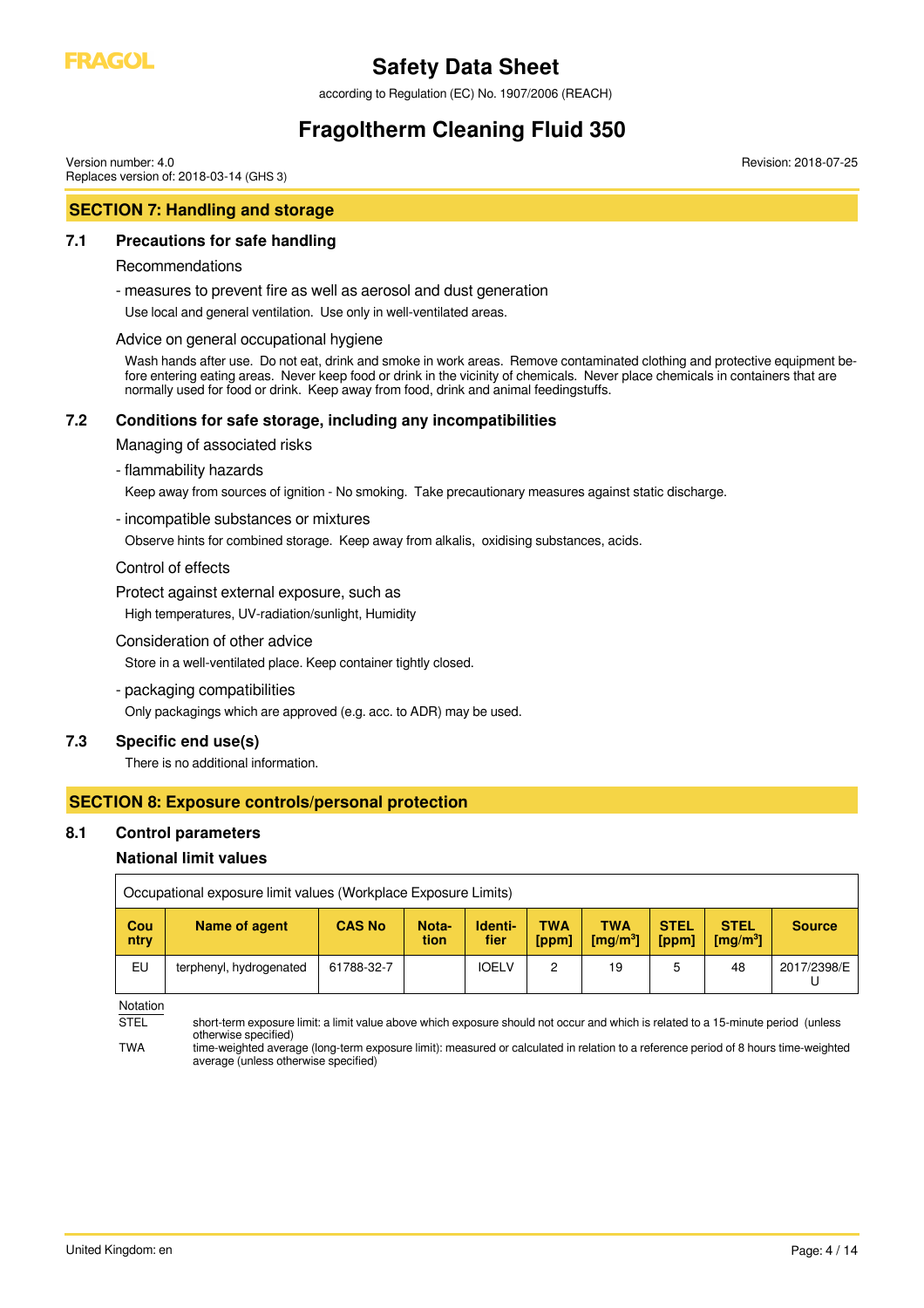

according to Regulation (EC) No. 1907/2006 (REACH)

# **Fragoltherm Cleaning Fluid 350**

Version number: 4.0 Replaces version of: 2018-03-14 (GHS 3) Revision: 2018-07-25

# **Relevant DNELs/DMELs/PNECs and other threshold levels**

| Relevant DNELs and other threshold levels |                           |                                              |                               |                            |  |
|-------------------------------------------|---------------------------|----------------------------------------------|-------------------------------|----------------------------|--|
| <b>Endpoint</b>                           | <b>Threshold</b><br>level | <b>Protection goal,</b><br>route of exposure | <b>Used in</b>                | <b>Exposure time</b>       |  |
| DNEL                                      | 8.38 mg/m <sup>3</sup>    | human, inhalatory                            | worker (industry)             | chronic - systemic effects |  |
| <b>DNEL</b>                               | 83.8 mg/m <sup>3</sup>    | human, inhalatory                            | worker (industry)             | chronic - local effects    |  |
| DNEL                                      | 46.3 mg/kg<br>bw/day      | human, dermal                                | worker (industry)             | chronic - systemic effects |  |
| <b>DNFI</b>                               | 2.5 mg/m <sup>3</sup>     | human, inhalatory                            | consumer (private households) | chronic - systemic effects |  |
| DNEL                                      | $25 \text{ mg/m}^3$       | human, inhalatory                            | consumer (private households) | chronic - local effects    |  |
| <b>DNEL</b>                               | $27.8$ mg/kg<br>bw/day    | human, dermal                                | consumer (private households) | chronic - systemic effects |  |
| DNEL                                      | 0.3 mg/kg bw/day          | human, oral                                  | consumer (private households) | chronic - systemic effects |  |

# Relevant PNECs and other threshold levels

| <b>Endpoint</b> | <b>Threshold</b><br>level | <b>Organism</b>       | <b>Environmental compart-</b><br>ment | <b>Exposure time</b>         |
|-----------------|---------------------------|-----------------------|---------------------------------------|------------------------------|
| <b>PNEC</b>     | $0.001 \frac{mg}{l}$      | aquatic organisms     | water                                 | intermittent release         |
| <b>PNEC</b>     | 0 <sup>mg</sup> /1        | aquatic organisms     | freshwater                            | short-term (single instance) |
| <b>PNEC</b>     | $0 \frac{mg}{l}$          | aquatic organisms     | marine water                          | short-term (single instance) |
| <b>PNEC</b>     | 10.3 $mg/$                | aquatic organisms     | sewage treatment plant (STP)          | short-term (single instance) |
| <b>PNEC</b>     | 3.16 $mg/kq$              | aquatic organisms     | freshwater sediment                   | short-term (single instance) |
| <b>PNEC</b>     | 0.316 $mg/kq$             | aquatic organisms     | marine sediment                       | short-term (single instance) |
| <b>PNEC</b>     | 0.631 $mg/kq$             | terrestrial organisms | soil                                  | short-term (single instance) |

## **8.2 Exposure controls**

Appropriate engineering controls

General ventilation.

Individual protection measures (personal protective equipment)

Eye/face protection

Use safety goggle with side protection (EN 166).

#### Skin protection

Protective clothing (EN 340).

- hand protection



Wear suitable gloves. Check leak-tightness/impermeability prior to use. For special purposes, it is recommended to check the resistance to chemicals of the protective gloves mentioned above together with the supplier of these gloves. Chemical protection gloves are suitable, which are tested according to EN 374. The selection of the suitable gloves does not only depend on the material, but also on further marks of quality and varies from manufacturer to manufacturer. As the product is a preparation of several substances, the resistance of the glove material can not be calculated in advance and has therefore to be checked prior to the application.

- type of material

Nitrile rubber, IIR: isobutene-isoprene (butyl) rubber, Viton®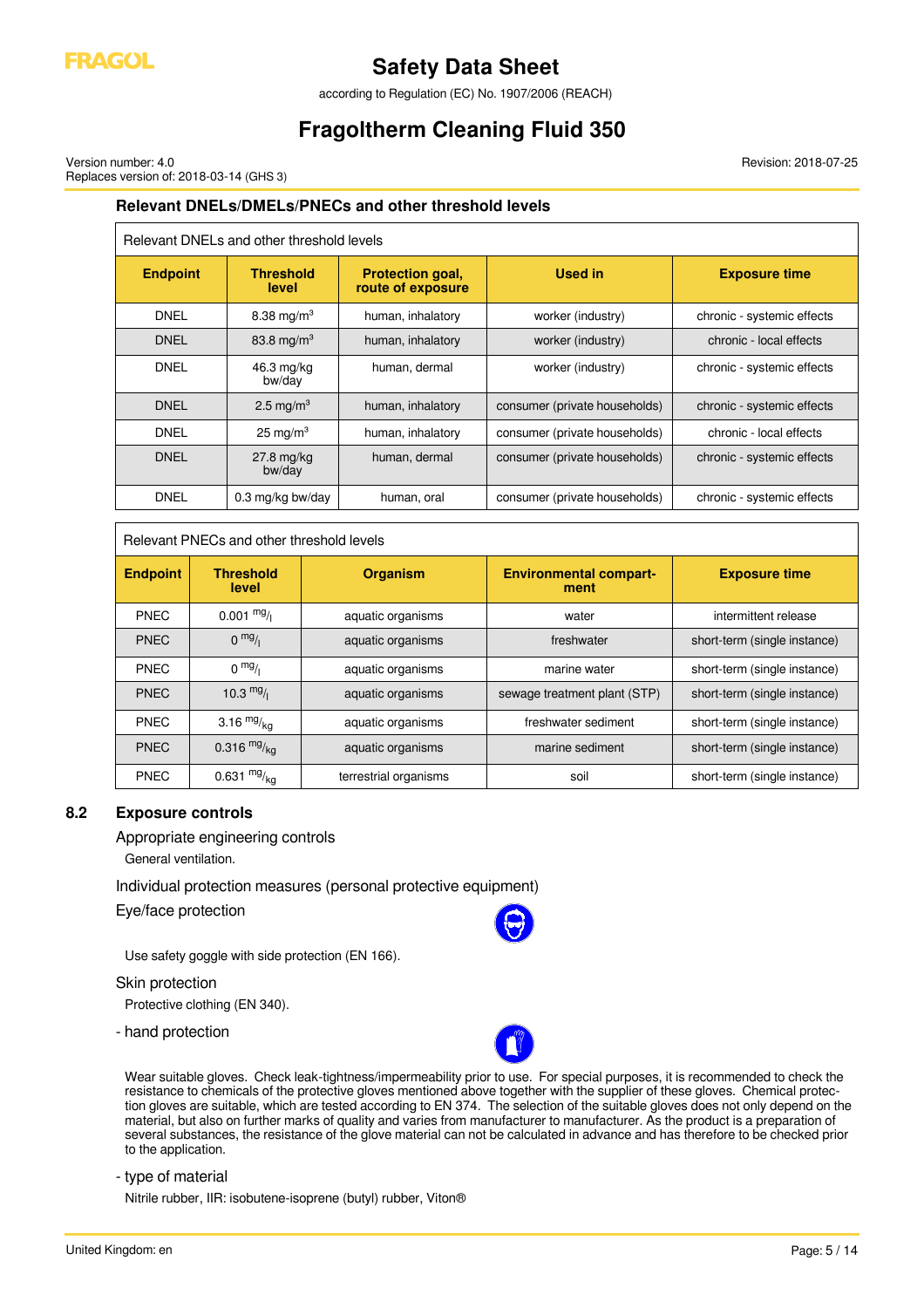

according to Regulation (EC) No. 1907/2006 (REACH)

# **Fragoltherm Cleaning Fluid 350**

Version number: 4.0 Replaces version of: 2018-03-14 (GHS 3) Revision: 2018-07-25

- breakthrough times of the glove material

>480 minutes (permeation: level 6).

### - other protection measures

Take recovery periods for skin regeneration. Preventive skin protection (barrier creams/ointments) is recommended. Wash hands thoroughly after handling.

### Respiratory protection

In case of inadequate ventilation wear respiratory protection.

### Environmental exposure controls

Use appropriate container to avoid environmental contamination. Keep away from drains, surface and ground water.

### **SECTION 9: Physical and chemical properties**

### **9.1 Information on basic physical and chemical properties**

### **Appearance**

| Physical state | liquid         |
|----------------|----------------|
| Colour         | light yellow   |
| Odour          | characteristic |

# **Other safety parameters**

| pH (value)                              | not determined                    |
|-----------------------------------------|-----------------------------------|
| Melting point/freezing point            | $\leftarrow$ 24 °C                |
| Initial boiling point and boiling range | 359 °C                            |
| Flash point                             | 170 °C (ASTM D 93)                |
| Evaporation rate                        | not determined                    |
| Flammability (solid, gas)               | not relevant, (fluid)             |
| <b>Explosive limits</b>                 | not determined                    |
| Vapour pressure                         | 0.00174 hPa at 20 °C              |
| Density                                 | 1,003 – 1,013 $kg/m3$ at 25 °C    |
| Vapour density                          | this information is not available |
| Solubility(ies)                         |                                   |

0.061  $mg/$  at 20 °C

- water solubility

Partition coefficient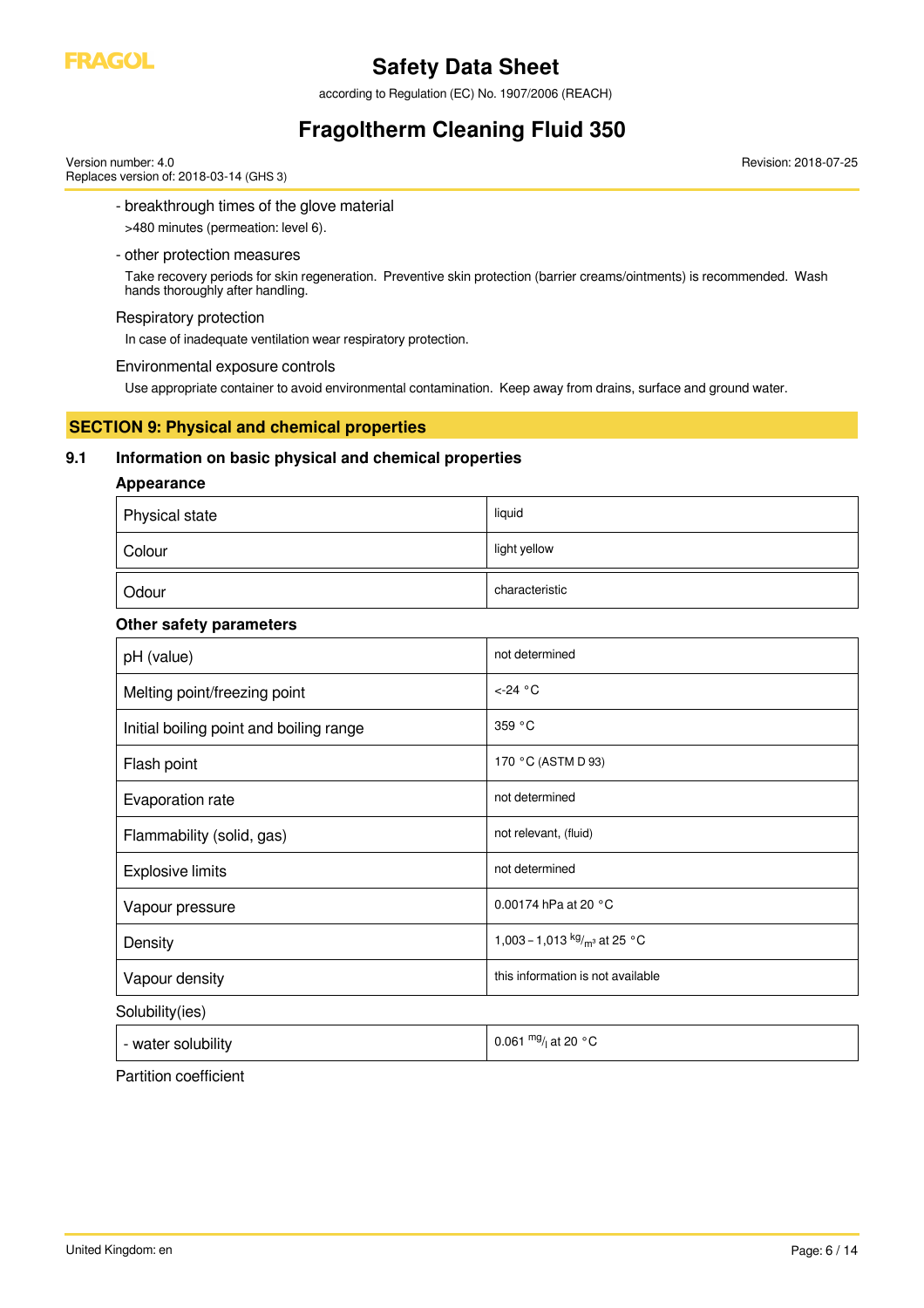

Version number: 4.0

# **Safety Data Sheet**

according to Regulation (EC) No. 1907/2006 (REACH)

# **Fragoltherm Cleaning Fluid 350**

Revision: 2018-07-25

| Replaces version of: 2018-03-14 (GHS 3) |        |
|-----------------------------------------|--------|
| - n-octanol/water (log KOW)             | >6.5   |
| - soil organic carbon/water (log KOC)   | 5.5    |
| Auto-ignition temperature               | 374 °C |
| Viscosity                               |        |

| - kinematic viscosity             | 133 mm <sup>2</sup> / <sub>s</sub> at 20 °C 29.6 mm <sup>2</sup> / <sub>s</sub> at 40 °C 3.8 mm <sup>2</sup> / <sub>s</sub> at 100 °C |
|-----------------------------------|---------------------------------------------------------------------------------------------------------------------------------------|
| <b>Explosive properties</b>       | none                                                                                                                                  |
| <sup>1</sup> Oxidising properties | none                                                                                                                                  |

### **9.2 Other information**

There is no additional information.

### **SECTION 10: Stability and reactivity**

### **10.1 Reactivity**

This material is not reactive under normal ambient conditions.

#### **10.2 Chemical stability**

See below "Conditions to avoid".

### **10.3 Possibility of hazardous reactions**

No known hazardous reactions.

### **10.4 Conditions to avoid**

Keep away from heat, hot surfaces, sparks, open flames. No smoking.

#### **10.5 Incompatible materials**

Oxidisers.

#### **10.6 Hazardous decomposition products**

Reasonably anticipated hazardous decomposition products produced as a result of use, storage, spill and heating are not known. Hazardous combustion products: see section 5.

## **SECTION 11: Toxicological information**

# **11.1 Information on toxicological effects**

**Classification according to GHS (1272/2008/EC, CLP)**

### Acute toxicity

Shall not be classified as acutely toxic.

| Acute toxicity        |                 |                          |                |
|-----------------------|-----------------|--------------------------|----------------|
| <b>Exposure route</b> | <b>Endpoint</b> | <b>Value</b>             | <b>Species</b> |
| oral                  | LD50            | >10,000 $mg/kq$          | rat            |
| inhalation: dust/mist | <b>LC50</b>     | >4.7 $mg/1/4h$           | rat            |
| dermal                | LD50            | >2,000 $mg/_{\text{ka}}$ | rabbit         |

### Skin corrosion/irritation

Shall not be classified as corrosive/irritant to skin.

 $\mathbf{r}$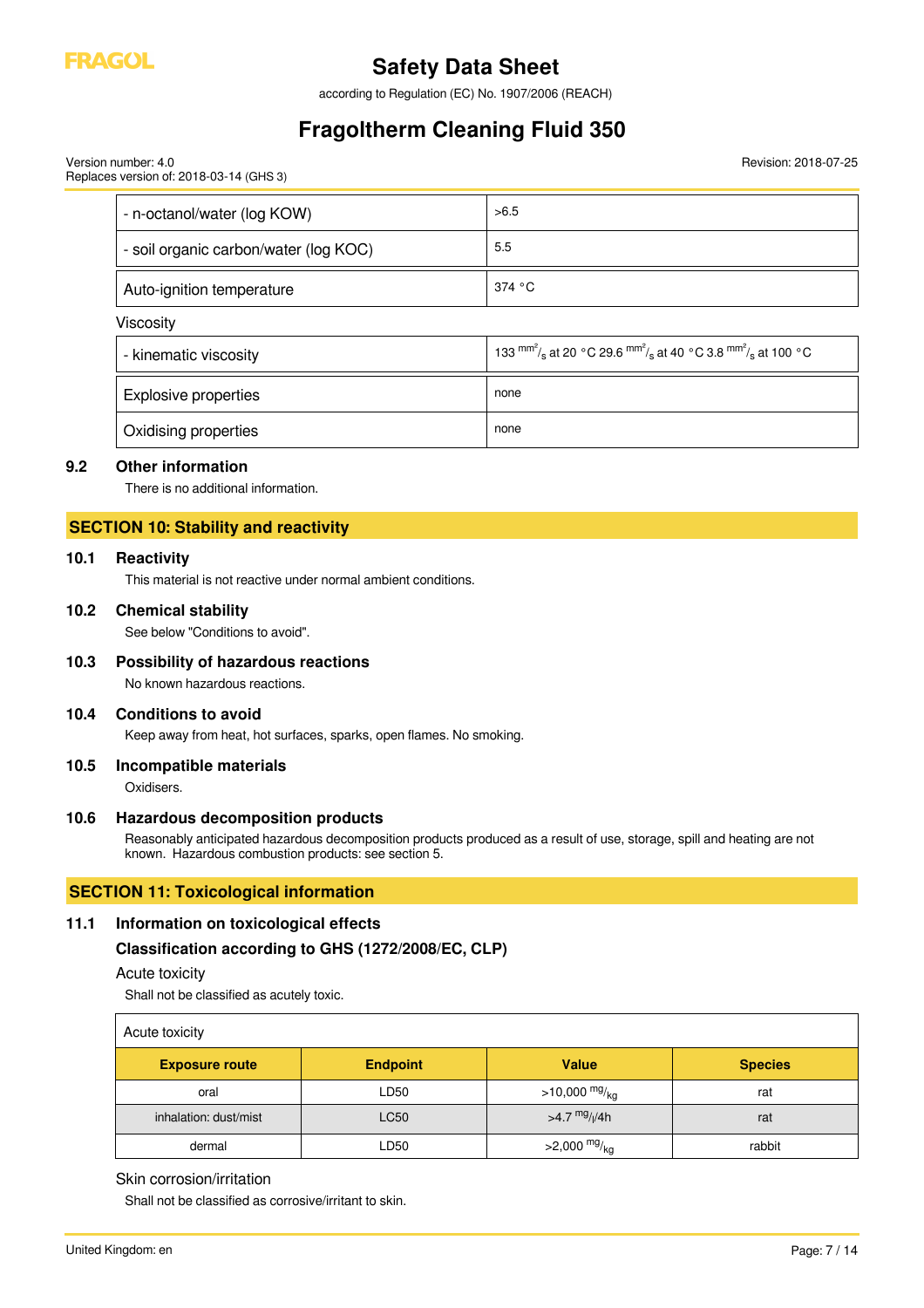

according to Regulation (EC) No. 1907/2006 (REACH)

# **Fragoltherm Cleaning Fluid 350**

Serious eye damage/eye irritation Shall not be classified as seriously damaging to the eye or eye irritant. Respiratory or skin sensitisation Shall not be classified as a respiratory or skin sensitiser. Germ cell mutagenicity Shall not be classified as germ cell mutagenic. **Carcinogenicity** Shall not be classified as carcinogenic. Reproductive toxicity Shall not be classified as a reproductive toxicant. Specific target organ toxicity - single exposure Shall not be classified as a specific target organ toxicant (single exposure). Specific target organ toxicity - repeated exposure Shall not be classified as a specific target organ toxicant (repeated exposure). Version number: 4.0 Replaces version of: 2018-03-14 (GHS 3) Revision: 2018-07-25

Aspiration hazard

Shall not be classified as presenting an aspiration hazard.

# **SECTION 12: Ecological information**

### **12.1 Toxicity**

Toxic to aquatic life with long lasting effects.

| Aquatic toxicity (acute) |                       |                                        |                      |
|--------------------------|-----------------------|----------------------------------------|----------------------|
| <b>Endpoint</b>          | <b>Value</b>          | <b>Species</b>                         | <b>Exposure time</b> |
| LC50                     | $>1,000 \frac{mg}{l}$ | rainbow trout (Oncorhynchus<br>mykiss) | 96 h                 |
| <b>EC50</b>              | $>0.1 \frac{mg}{l}$   | daphnia magna                          | 48 h                 |
| <b>EC50</b>              | 56 $mg/$              | aquatic plants                         | 72 h                 |

### **12.2 Persistence and degradability**

Data are not available.

### **12.3 Bioaccumulative potential**

The substance fulfils the very bioaccumulative criterion.

| n-octanol/water (log KOW) | >6.5 (Supplier)                      |
|---------------------------|--------------------------------------|
| <b>BCF</b>                | 2,000 (2,000)<br>700-5200 (supplier) |

### **12.4 Mobility in soil**

| Koc | $\overline{1}$<br>:CHA)<br>ັ |
|-----|------------------------------|
|-----|------------------------------|

### **12.5 Results of PBT and vPvB assessment**

The substance was identified as a PBT (persistent, bioaccumulative and toxic). The substance was identified as a vPvB (very persistent and very bioaccumulative). This substance / mixture contains components classified as either persistent, bioaccumulating and toxic (PBT) or very persistent and very bioaccumulating (vPvB).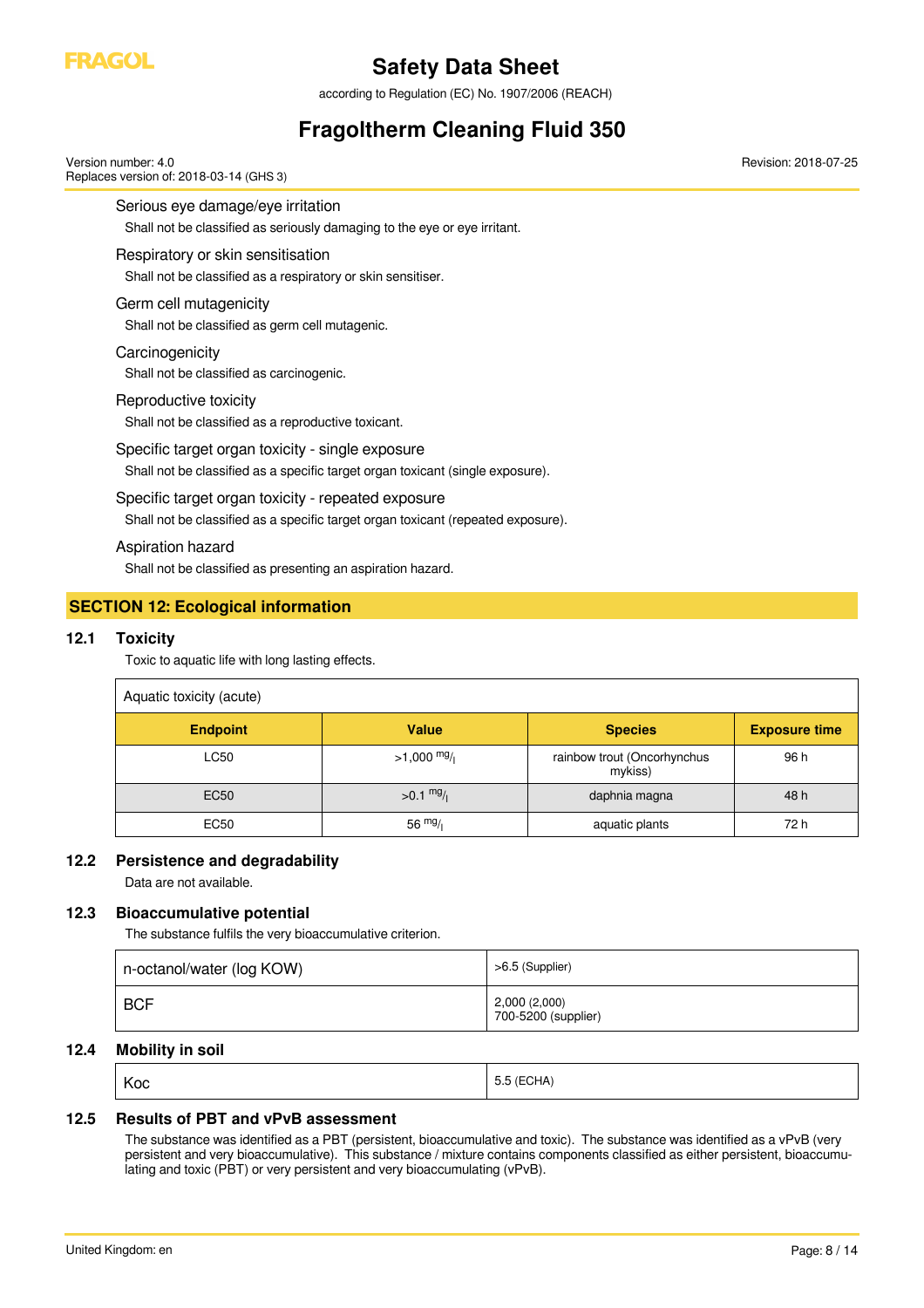

according to Regulation (EC) No. 1907/2006 (REACH)

# **Fragoltherm Cleaning Fluid 350**

Revision: 2018-07-25

Version number: 4.0 Replaces version of: 2018-03-14 (GHS 3)

### **12.6 Other adverse effects**

Data are not available.

Endocrine disrupting potential

Not listed.

### **SECTION 13: Disposal considerations**

### **13.1 Waste treatment methods**

Sewage disposal-relevant information

Do not empty into drains. Avoid release to the environment.

#### Waste treatment of containers/packagings

It is a dangerous waste; only packagings which are approved (e.g. acc. to ADR) may be used. Completely emptied packages can be recycled. Handle contaminated packages in the same way as the substance itself.

### **Relevant provisions relating to waste**

List of wastes, Decision 2000/532/EC on the list of waste

- 13 03 08x Synthetic insulating and heat transmission oils
- 13 03 10x Other insulating and heat transmission oils

#### **Remarks**

Please consider the relevant national or regional provisions. Waste shall be separated into the categories that can be handled separately by the local or national waste management facilities.

|      | <b>SECTION 14: Transport information</b> |                                                        |  |
|------|------------------------------------------|--------------------------------------------------------|--|
| 14.1 | UN number                                | 3082                                                   |  |
| 14.2 | UN proper shipping name                  | ENVIRONMENTALLY HAZARDOUS SUBSTANCE, LIQUID,<br>N.O.S. |  |
|      | Technical name                           | Terphenyl, hydrogenated                                |  |
| 14.3 | Transport hazard class(es)               |                                                        |  |
|      | Class                                    | 9 (environmentally hazardous)                          |  |
| 14.4 | Packing group                            | III (substance presenting low danger)                  |  |
| 14.5 | <b>Environmental hazards</b>             | hazardous to the aquatic environment                   |  |

### **14.6 Special precautions for user**

Provisions for dangerous goods (ADR) should be complied within the premises.

### **14.7 Transport in bulk according to Annex II of MARPOL and the IBC Code** No data available.

| Information for each of the UN Model Regulations                             |                                                        |  |
|------------------------------------------------------------------------------|--------------------------------------------------------|--|
| Transport of dangerous goods by road, rail and inland waterway (ADR/RID/ADN) |                                                        |  |
| UN number                                                                    | 3082                                                   |  |
| Proper shipping name                                                         | ENVIRONMENTALLY HAZARDOUS SUBSTANCE, LIQUID,<br>N.O.S. |  |
| Class                                                                        | 9                                                      |  |
| Classification code                                                          | M <sub>6</sub>                                         |  |
| Packing group                                                                | Ш                                                      |  |
| Danger label(s)                                                              | 9. fish and tree                                       |  |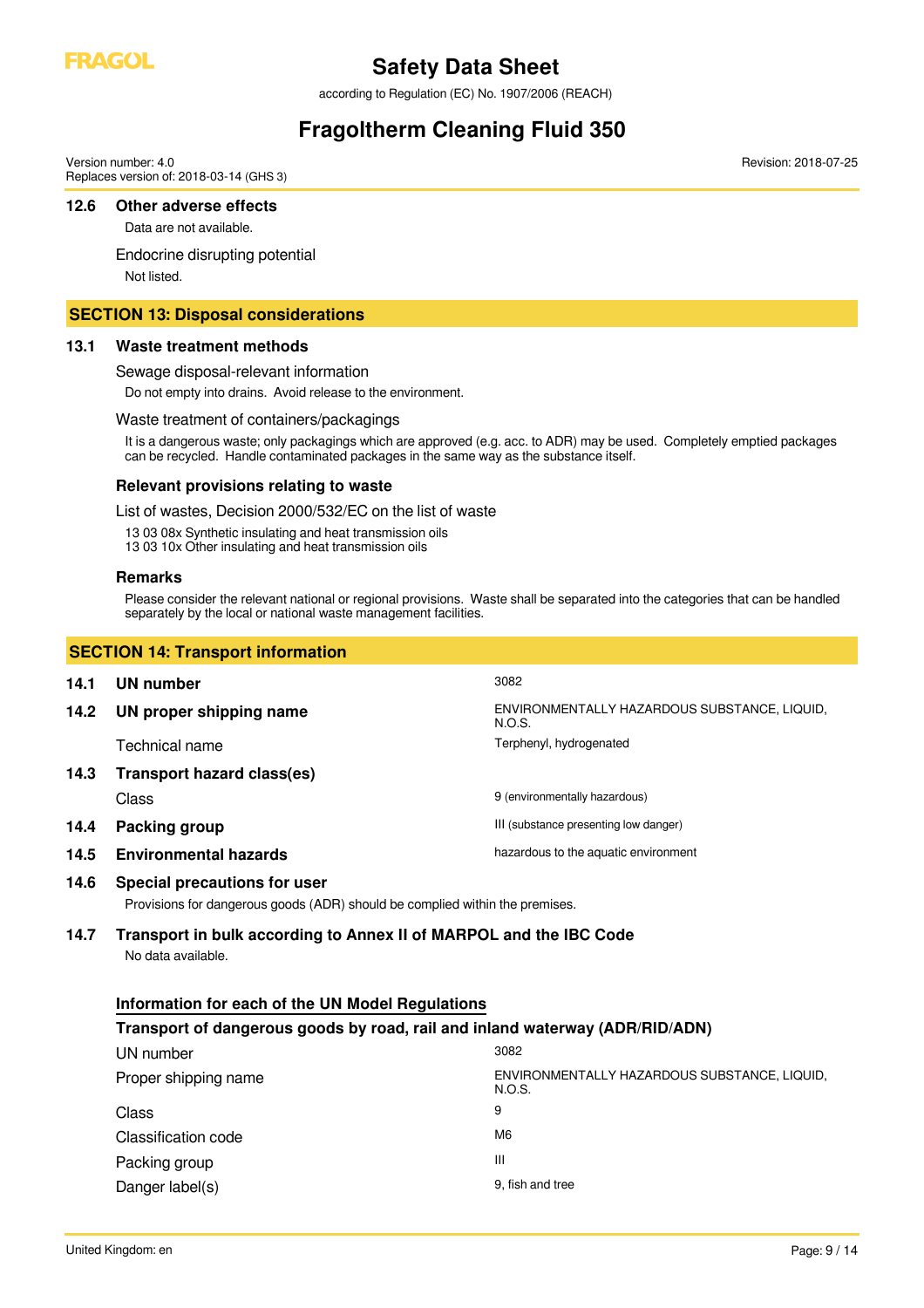

according to Regulation (EC) No. 1907/2006 (REACH)

# **Fragoltherm Cleaning Fluid 350**

Version number: 4.0 Replaces version of: 2018-03-14 (GHS 3)

| Environmental hazards                                            | yes (hazardous to the aquatic environment)             |
|------------------------------------------------------------------|--------------------------------------------------------|
| Special provisions (SP)                                          | 274, 335, 375, 601                                     |
| Excepted quantities (EQ)                                         | E <sub>1</sub>                                         |
| Limited quantities (LQ)                                          | 5L                                                     |
| Transport category (TC)                                          | 3                                                      |
| Tunnel restriction code (TRC)                                    |                                                        |
| Hazard identification No                                         | 90                                                     |
| <b>Emergency Action Code</b>                                     | 3Z                                                     |
| <b>International Maritime Dangerous Goods Code (IMDG)</b>        |                                                        |
| UN number                                                        | 3082                                                   |
| Proper shipping name                                             | ENVIRONMENTALLY HAZARDOUS SUBSTANCE, LIQUID,<br>N.O.S. |
| Class                                                            | 9                                                      |
| Marine pollutant                                                 | yes (hazardous to the aquatic environment)             |
| Packing group                                                    | Ш                                                      |
| Danger label(s)                                                  | 9, fish and tree                                       |
|                                                                  |                                                        |
| Special provisions (SP)                                          | 274, 335, 969                                          |
| Excepted quantities (EQ)                                         | E <sub>1</sub>                                         |
| Limited quantities (LQ)                                          | 5L                                                     |
| EmS                                                              | F-A, S-F                                               |
| Stowage category                                                 | Α                                                      |
| <b>International Civil Aviation Organization (ICAO-IATA/DGR)</b> |                                                        |
| UN number                                                        | 3082                                                   |
| Proper shipping name                                             | Environmentally hazardous substance, liquid, n.o.s.    |
| Class                                                            | 9                                                      |
| Environmental hazards                                            | yes (hazardous to the aquatic environment)             |
| Packing group                                                    | Ш                                                      |
| Danger label(s)                                                  | 9, fish and tree                                       |
| ՃՒ                                                               |                                                        |
| Special provisions (SP)                                          | A97, A158, A197                                        |
|                                                                  | E1                                                     |
| Limited quantities (LQ)                                          | 30 kg                                                  |
| Excepted quantities (EQ)                                         |                                                        |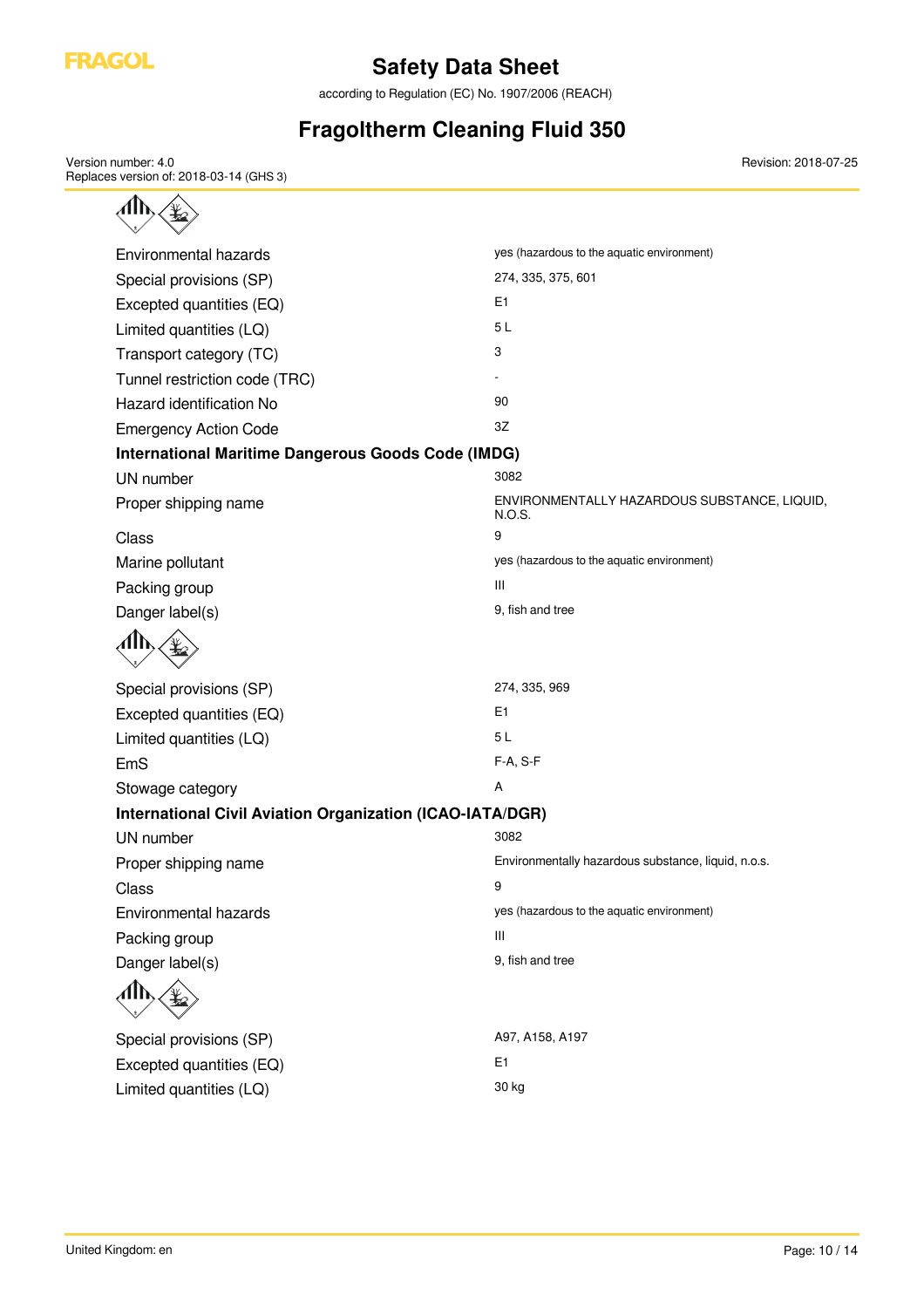

according to Regulation (EC) No. 1907/2006 (REACH)

# **Fragoltherm Cleaning Fluid 350**

Version number: 4.0 Replaces version of: 2018-03-14 (GHS 3)

### **SECTION 15: Regulatory information**

# **15.1 Safety, health and environmental regulations/legislation specific for the substance or mixture**

# **Relevant provisions of the European Union (EU)**

### **Restrictions according to REACH, Annex XVII**

| Dangerous substances with restrictions (REACH, Annex XVII) |                                                                                                        |               |                                  |                    |           |
|------------------------------------------------------------|--------------------------------------------------------------------------------------------------------|---------------|----------------------------------|--------------------|-----------|
| Name of substance                                          | Name acc. to inventory                                                                                 | <b>CAS No</b> | <b>Type of registra-</b><br>tion | <b>Restriction</b> | <b>No</b> |
| Fragoltherm Cleaning Fluid 350                             | this product meets the criteria for<br>classification in accordance with<br>Regulation No 1272/2008/EC |               | 1907/2006/EC annex<br>XVII       | R3                 |           |

 $\frac{\text{Legend}}{\text{B3}}$ 

1. Shall not be used in:

- ornamental articles intended to produce light or colour effects by means of different phases, for example in ornamental lamps and ashtrays,

- tricks and jokes,

- games for one or more participants, or any article intended to be used as such, even with ornamental aspects,

2. Articles not complying with paragraph 1 shall not be placed on the market.

3. Shall not be placed on the market if they contain a colouring agent, unless required for fiscal reasons, or perfume, or both, if they:

- can be used as fuel in decorative oil lamps for supply to the general public, and,

- present an aspiration hazard and are labelled with R65 or H304,

4. Decorative oil lamps for supply to the general public shall not be placed on the market unless they conform to the European Standard on Decorative oil lamps (EN 14059) adopted by the European Committee for Standardisation (CEN).

5. Without prejudice to the implementation of other Community provisions relating to the classification, packaging and labelling of dangerous substances and mixtures, suppliers shall ensure, before the placing on the market, that the following requirements are met: (a) lamp oils, labelled with R65 or H304, intended for supply to the general public are visibly, legibly and indelibly marked as follows: 'Keep lamps filled with this liquid out of the reach of children'; and, by 1 December 2010, 'Just a sip of lamp oil - or even sucking the wick of lamps - may lead to life-threatening lung damage';

(b) grill lighter fluids, labelled with R65 or H304, intended for supply to the general public are legibly and indelibly marked by 1 December 2010 as follows: 'Just a sip of grill lighter may lead to life threatening lung damage';

(c) lamp oils and grill lighters, labelled with R65 or H304, intended for supply to the general public are packaged in black opaque containers not exceeding 1 litre by 1 December 2010.

6. No later than 1 June 2014, the Commission shall request the European Chemicals Agency to prepare a dossier, in accordance with Article 69 of the present Regulation with a view to ban, if appropriate, grill lighter fluids and fuel for decorative lamps, labelled R65 or H304, intended for supply to the general public.

7. Natural or legal persons placing on the market for the first time lamp oils and grill lighter fluids, labelled with R65 or H304, shall by 1 December 2011, and annually thereafter, provide data on alternatives to lamp oils and grill lighter fluids labelled R65 or H304 to the competent authority in the Member State concerned. Member States shall make those data available to the Commission.

### **List of substances subject to authorisation (REACH, Annex XIV) / SVHC - candidate list**

| Substance of Very High Concern (SVHC) |               |                |                |
|---------------------------------------|---------------|----------------|----------------|
| Name acc. to inventory                | <b>CAS No</b> | Listed in      | <b>Remarks</b> |
| terphenyl, hydrogenated               | 61788-32-7    | Candidate list | vPvB A57e      |

Legend

candidate list Substances meeting the criteria referred to in Article 57 and for eventual inclusion in Annex XIV<br>vPvB A57e Very Persistent and very Bioaccumulative (article 57e) Very Persistent and very Bioaccumulative (article 57e)

### **Seveso Directive**

| 2012/18/EU (Seveso III) |                                                                           |                                                                                            |              |
|-------------------------|---------------------------------------------------------------------------|--------------------------------------------------------------------------------------------|--------------|
| <b>No</b>               | Dangerous substance/hazard categories                                     | Qualifying quantity (tonnes) for the applica-<br>tion of lower and upper-tier requirements | <b>Notes</b> |
| E <sub>2</sub>          | environmental hazards (hazardous to the aquatic environ-<br>ment, cat. 2) | 200<br>500                                                                                 | 57)          |

Notation

 $\overline{a}$  hazardous to the Aquatic Environment in category Chronic 2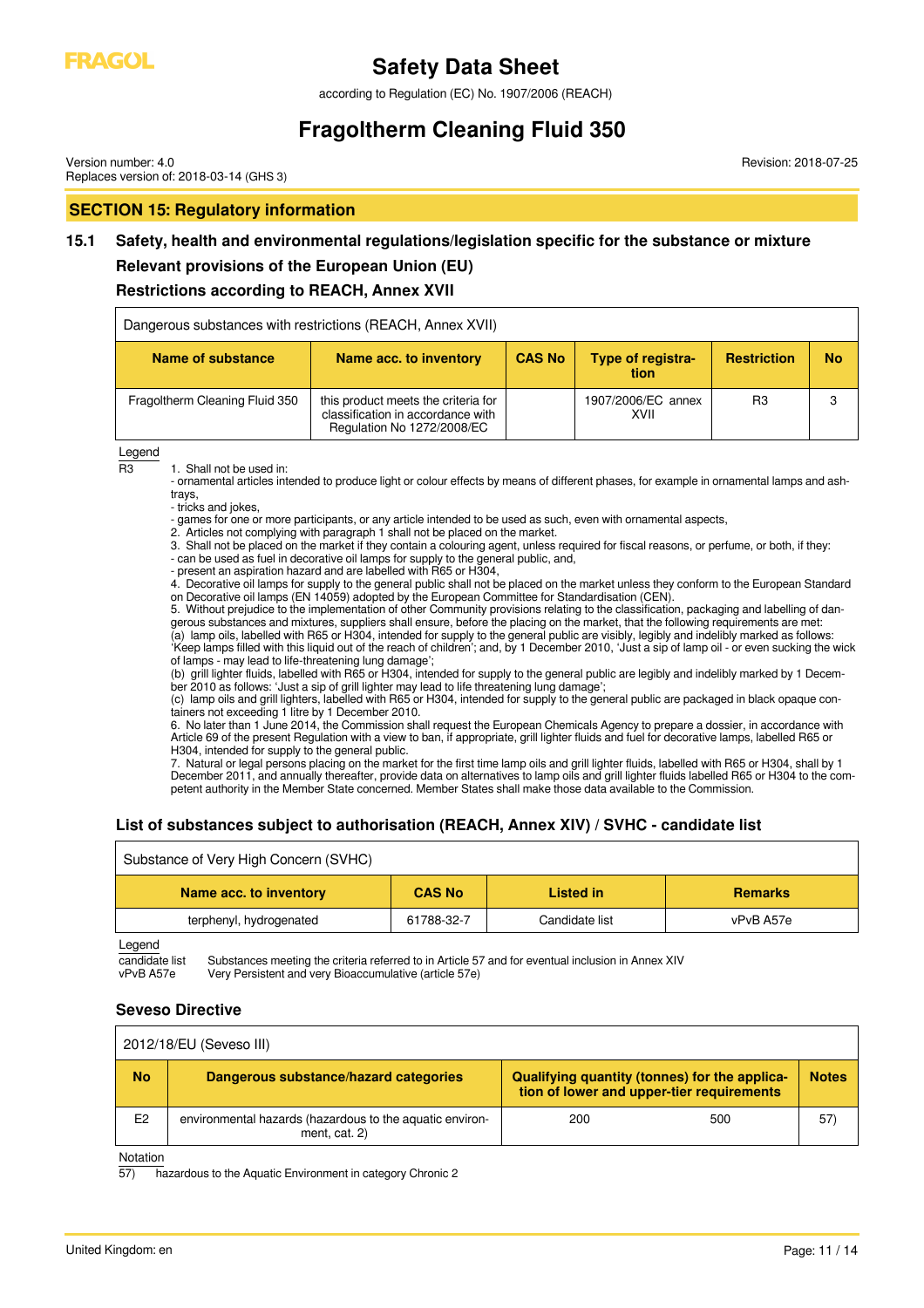

according to Regulation (EC) No. 1907/2006 (REACH)

# **Fragoltherm Cleaning Fluid 350**

Version number: 4.0 Replaces version of: 2018-03-14 (GHS 3) Revision: 2018-07-25

### **Regulation 166/2006/EC concerning the establishment of a European Pollutant Release and Transfer Register (PRTR)**

Not listed.

### **Directive 2000/60/EC establishing a framework for Community action in the field of water policy (WFD)**

Not listed.

**Regulation 98/2013/EU on the marketing and use of explosives precursors** Not listed.

### **15.2 Chemical Safety Assessment**

For this substance a chemical safety assessment has been carried out.

### **SECTION 16: Other information**

### **Indication of changes (revised safety data sheet)**

| <b>Section</b> | Former entry (text/value)                                                                                                                                     | <b>Actual entry (text/value)</b>                                                                                                                                                                                                                                                                                                                                                                                                                                                                                                                                                                                                                                        |
|----------------|---------------------------------------------------------------------------------------------------------------------------------------------------------------|-------------------------------------------------------------------------------------------------------------------------------------------------------------------------------------------------------------------------------------------------------------------------------------------------------------------------------------------------------------------------------------------------------------------------------------------------------------------------------------------------------------------------------------------------------------------------------------------------------------------------------------------------------------------------|
| 1.4            |                                                                                                                                                               | Poison centre:<br>change in the listing (table)                                                                                                                                                                                                                                                                                                                                                                                                                                                                                                                                                                                                                         |
| 8.1            |                                                                                                                                                               | Occupational exposure limit values (Workplace Exposure<br>Limits):<br>change in the listing (table)                                                                                                                                                                                                                                                                                                                                                                                                                                                                                                                                                                     |
| 15.1           | List of substances subject to authorisation (REACH, An-<br>nex XIV) / SVHC - candidate list:<br>not listed                                                    | List of substances subject to authorisation (REACH, An-<br>nex XIV) / SVHC - candidate list                                                                                                                                                                                                                                                                                                                                                                                                                                                                                                                                                                             |
| 15.1           |                                                                                                                                                               | Substance of Very High Concern (SVHC):<br>change in the listing (table)                                                                                                                                                                                                                                                                                                                                                                                                                                                                                                                                                                                                 |
| 15.1           |                                                                                                                                                               | Seveso Directive                                                                                                                                                                                                                                                                                                                                                                                                                                                                                                                                                                                                                                                        |
| 15.1           |                                                                                                                                                               | 2012/18/EU (Seveso III):<br>change in the listing (table)                                                                                                                                                                                                                                                                                                                                                                                                                                                                                                                                                                                                               |
| 16             |                                                                                                                                                               | Abbreviations and acronyms:<br>change in the listing (table)                                                                                                                                                                                                                                                                                                                                                                                                                                                                                                                                                                                                            |
| 16             | Disclaimer:<br>This information is based upon the present state of our<br>knowledge. This SDS has been compiled and is solely in-<br>tended for this product. | Disclaimer:<br>This information is based upon the present state of our<br>knowledge. This SDS has been compiled and is solely in-<br>tended for this product. FRAGOL cannot anticipate all<br>conditions under which this information and its product, or<br>the products of other manufacturers in combination with<br>its product, may be used. It is the user's responsibility to<br>ensure safe conditions for handling, storage and disposal<br>of the product, and to assume liability for loss, injury,<br>damage or expense due to improper use. The information<br>in the sheet was written based on the best knowledge and<br>experience currently available. |

### **Abbreviations and acronyms**

| Abbr.        | <b>Descriptions of used abbreviations</b>                                                                                                                                                                                |
|--------------|--------------------------------------------------------------------------------------------------------------------------------------------------------------------------------------------------------------------------|
| 2017/2398/EU | Directive of the European Parliament and of the Council amending Directive 2004/37/EC on the protection of work-<br>ers from the risks related to exposure to carcinogens or mutagens at work                            |
| <b>ADN</b>   | Accord européen relatif au transport international des marchandises dangereuses par voies de navigation<br>intérieures (European Agreement concerning the International Carriage of Dangerous Goods by Inland Waterways) |
| ADR.         | Accord européen relatif au transport international des marchandises dangereuses par route (European Agreement<br>concerning the International Carriage of Dangerous Goods by Road)                                       |
| <b>BCF</b>   | Bioconcentration factor                                                                                                                                                                                                  |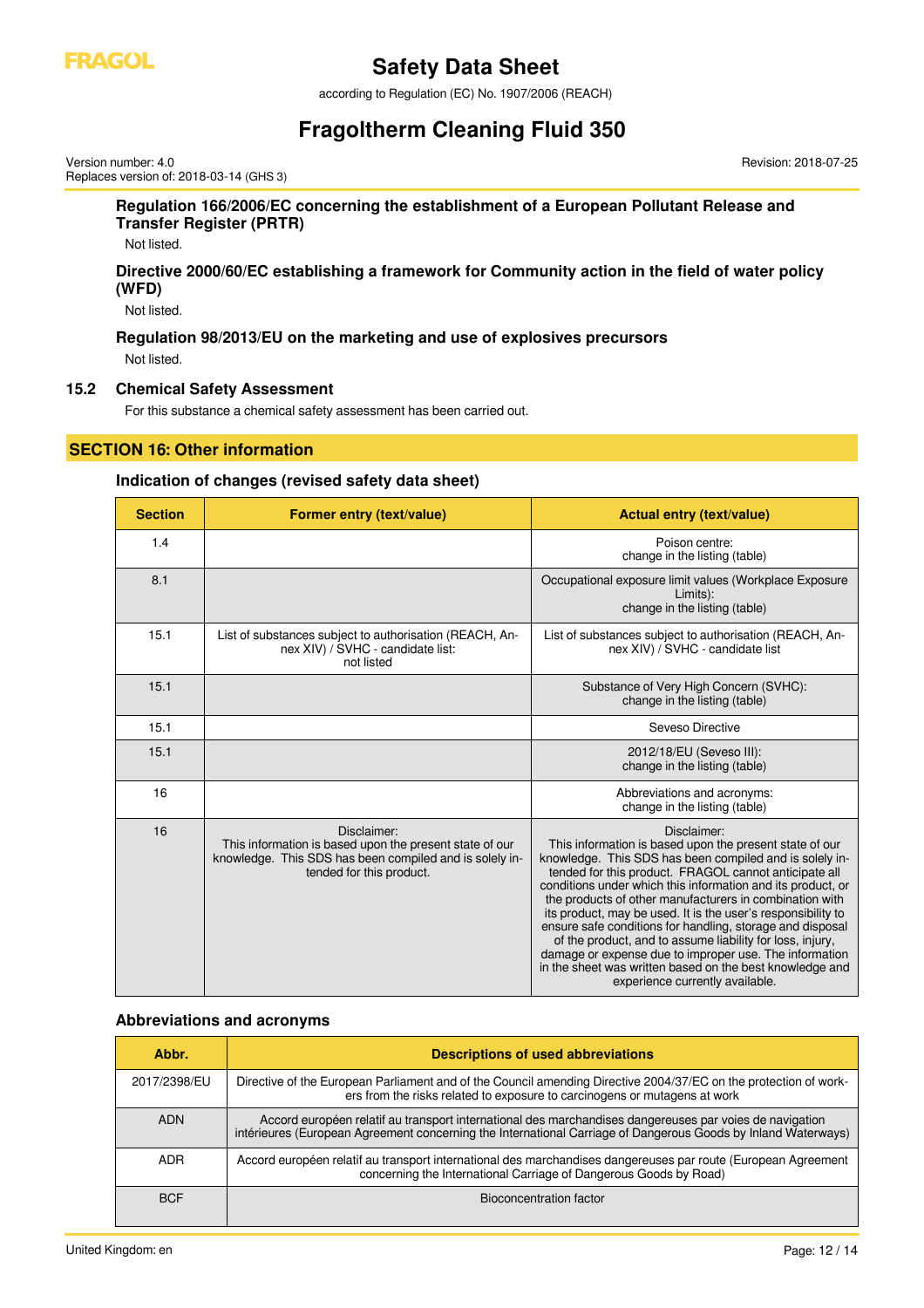

according to Regulation (EC) No. 1907/2006 (REACH)

# **Fragoltherm Cleaning Fluid 350**

Version number: 4.0 Replaces version of: 2018-03-14 (GHS 3) Revision: 2018-07-25

| Abbr.           | <b>Descriptions of used abbreviations</b>                                                                                                                                            |
|-----------------|--------------------------------------------------------------------------------------------------------------------------------------------------------------------------------------|
| CAS             | Chemical Abstracts Service (service that maintains the most comprehensive list of chemical substances)                                                                               |
| <b>CLP</b>      | Regulation (EC) No 1272/2008 on classification, labelling and packaging of substances and mixtures                                                                                   |
| <b>DGR</b>      | Dangerous Goods Regulations (see IATA/DGR)                                                                                                                                           |
| <b>DMEL</b>     | <b>Derived Minimal Effect Level</b>                                                                                                                                                  |
| <b>DNEL</b>     | Derived No-Effect Level                                                                                                                                                              |
| EC No           | The EC Inventory (EINECS, ELINCS and the NLP-list) is the source for the seven-digit EC number, an identifier of<br>substances commercially available within the EU (European Union) |
| <b>EINECS</b>   | European Inventory of Existing Commercial Chemical Substances                                                                                                                        |
| <b>ELINCS</b>   | European List of Notified Chemical Substances                                                                                                                                        |
| EmS             | <b>Emergency Schedule</b>                                                                                                                                                            |
| <b>GHS</b>      | "Globally Harmonized System of Classification and Labelling of Chemicals" developed by the United Nations                                                                            |
| <b>IATA</b>     | International Air Transport Association                                                                                                                                              |
| <b>IATA/DGR</b> | Dangerous Goods Regulations (DGR) for the air transport (IATA)                                                                                                                       |
| <b>ICAO</b>     | International Civil Aviation Organization                                                                                                                                            |
| <b>IMDG</b>     | International Maritime Dangerous Goods Code                                                                                                                                          |
| <b>IOELV</b>    | Indicative occupational exposure limit value                                                                                                                                         |
| <b>MARPOL</b>   | International Convention for the Prevention of Pollution from Ships (abbr. of "Marine Pollutant")                                                                                    |
| <b>NLP</b>      | No-Longer Polymer                                                                                                                                                                    |
| <b>PBT</b>      | Persistent, Bioaccumulative and Toxic                                                                                                                                                |
| <b>PNEC</b>     | <b>Predicted No-Effect Concentration</b>                                                                                                                                             |
| ppm             | Parts per million                                                                                                                                                                    |
| <b>REACH</b>    | Registration, Evaluation, Authorisation and Restriction of Chemicals                                                                                                                 |
| <b>RID</b>      | Règlement concernant le transport International ferroviaire des marchandises Dangereuses (Regulations concern-<br>ing the International carriage of Dangerous goods by Rail)         |
| <b>STEL</b>     | Short-term exposure limit                                                                                                                                                            |
| <b>SVHC</b>     | Substance of Very High Concern                                                                                                                                                       |
| <b>TWA</b>      | Time-weighted average                                                                                                                                                                |
| vPvB            | Very Persistent and very Bioaccumulative                                                                                                                                             |

### **Key literature references and sources for data**

Regulation (EC) No 1272/2008 on classification, labelling and packaging of substances and mixtures. Regulation (EC) No. 1907/2006 (REACH), amended by 2015/830/EU.

Transport of dangerous goods by road, rail and inland waterway (ADR/RID/ADN). International Maritime Dangerous Goods Code (IMDG). Dangerous Goods Regulations (DGR) for the air transport (IATA).

### **List of relevant phrases (code and full text as stated in chapter 2 and 3)**

| <b>Code</b> | Text                                             |
|-------------|--------------------------------------------------|
| H41'        | Toxic to aquatic life with long lasting effects. |